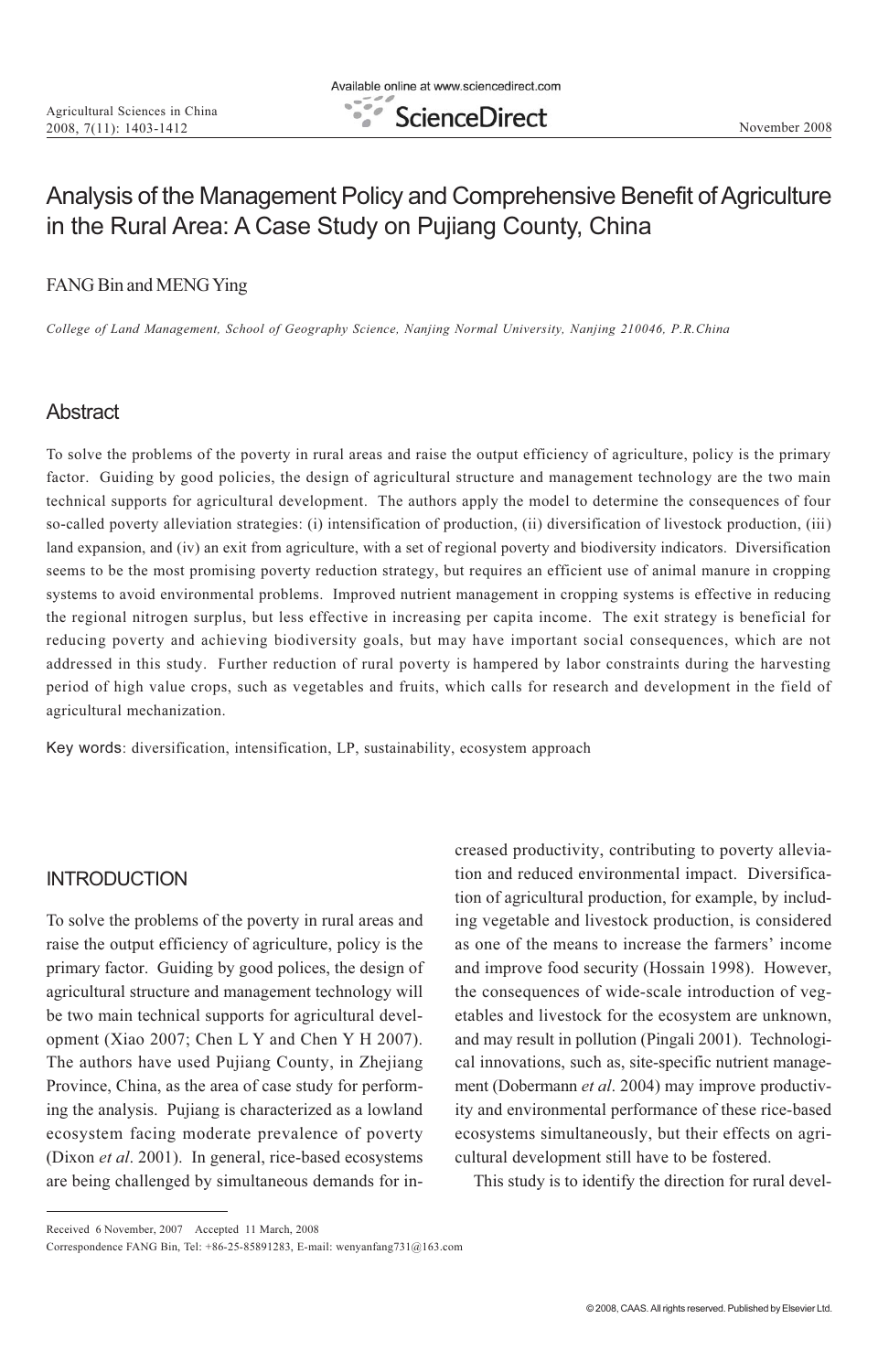opment in Pujiang on the basis of four possible poverty reduction strategies (Dixon *et al.* 2001): (i) intensification of agricultural production, (ii) diversification of agricultural production, (iii) expansion of land area or herd size, and (iv) an exit from agriculture. In different scenarios, the consequences of these strategies for poverty and biodiversity indicators in Pujiang have been explored. The analysis of Pujiang's agricultural development contributes to transparency in the debate on poverty alleviation and biodiversity preservation, in relation to the opportunities and limitations of agricultural development. The methodology applied in this study is based on integrated resource management and land use analysis (IRMLA) (Bouman et al. 1998; Roetter et al. 2005).

### MATERIALS AND METHODS

#### Study area

Based on Pujiang Statistical Yearbook (Chen 2005), Pujiang County (119°79´E, 29°31´N), covering about 91 535 ha, is located in the center of Zhejiang Province, China, about 120 km far away from the provincial capital and Metropolis Hangzhou (Fang et al. 2005). It is located in the subtropical climate zone, with a mean annual temperature of 16°C and annual rainfall ranging between 1 100 and 1 900 mm. The altitude of Pujiang varies between 30 and 1 050 m asl, it is representative because of its nature of society resource (Fang 2004). Its total population is 391 000, of which 293 700 are agricultural. According to the recent survey, however, only about 108 000 are formally employed as farmers. These farmers traditionally focus on rice cultivation, although their production portfolios are being increasingly diversified with vegetables, fruits, ornamentals, and livestock, as they are supported technically and financially by local government. Moreover, the number of part-time farmers in Pujiang has increased, because of the ample nonfarming employment opportunities in the nearby industrialized zone around Hangzhou.

In Pujiang, about 31 070 ha are suitable for agriculture, of which only 24 928 ha are currently cultivated. Despite a recent decline in cultivated land, single and double rice cropping systems are the still

predominant agricultural land use activities in Pujiang. About 49.65% of the cultivated area consists of rice paddies on fertile soils, mainly in the lowlands, whereas, vegetable systems and fruits are mainly located on less fertile soils in the uplands. Expansion of agriculture is only possible in the upland area, up to a maximum of 6 142 ha. The remainder of the county is not suitable for agriculture because of steep slopes, or it is under sustainably managed forest and bamboo with a semiprotected status. Environmental problems in Pujiang are associated with the frequent use of chemical inputs in agriculture such as nitrogen fertilizers and biocides (Fang et al. 2005), especially in vegetable crops. In general, only 20 and 15% of the applied nitrogen is taken up by rice and vegetables, respectively, suggesting agriculture as a major source of nitrogen pollution of ground and surface water in Pujiang county (Fang et al. 2005). The information on biocide usage in Pujiang also raises major concerns about environmental pollution and occupational health.

#### Methodological framework

The applied methodology consists of three main components (Fig.1): (i) a bio-economic linear programming (LP) model, (ii) an expert system TechnoGIN was designed to quantify inputs and outputs for a large number of cropping and animal production systems, and (iii) a geographic information system (GIS) to store and manage spatially explicit input data and to create maps from an LP output.

GIS A GIS (using ArcGIS) was applied to store, georeference, and manipulate regional resource data. Digital maps at scale 1:50 000 were available for current land use, soil characteristics, topography, and administra-



Fig. 1 Structure of the applied framework based on IRMLA and LUPUS.